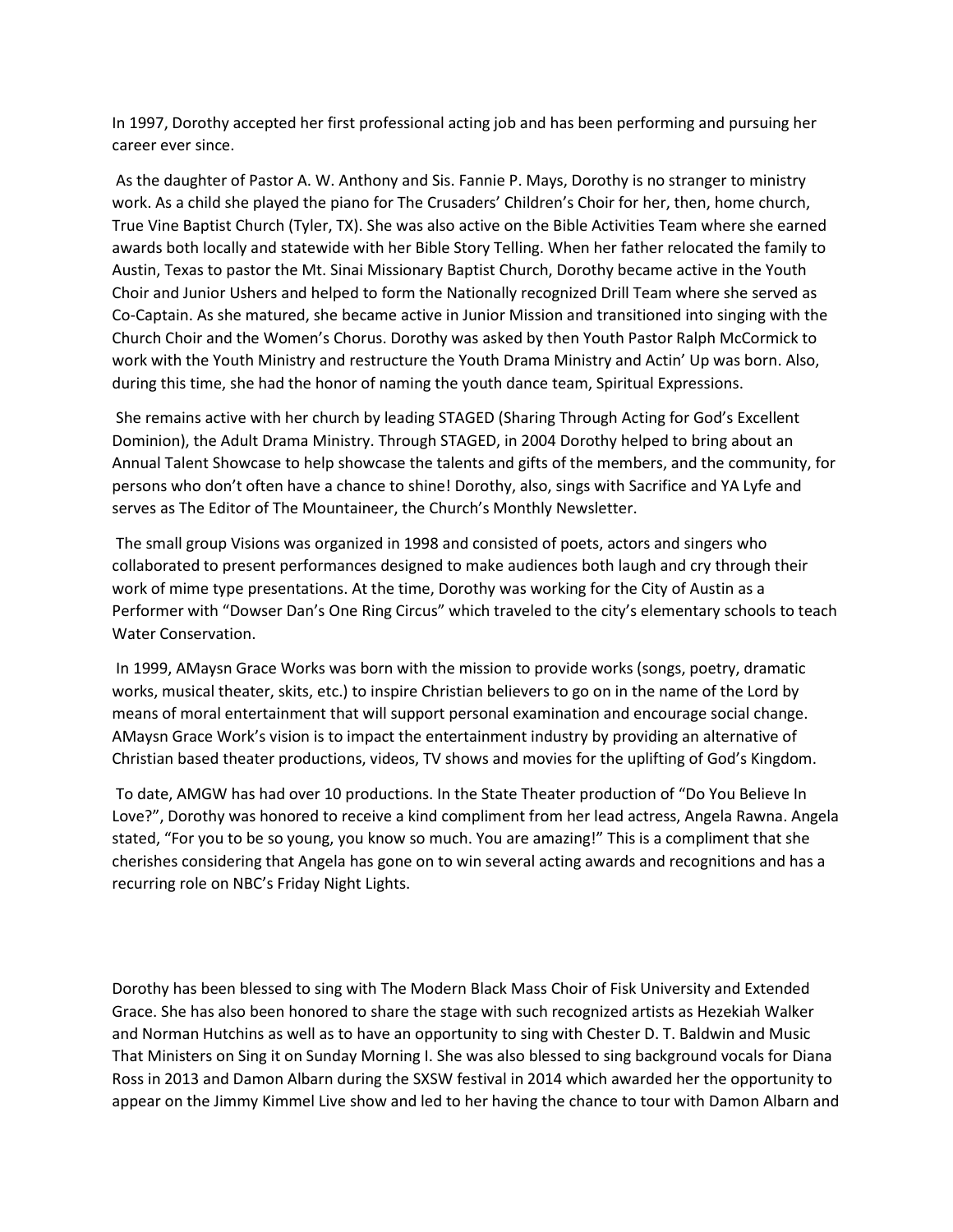The Heavy Seas on their US Tour. Her voice can also be heard featured on the debut projects of G.O.S.P.E.L. and Sheran Keyton and God's Living Sacrifice. Since that time, Dorothy has been honored to serve as a Soloist on several programs and projects, such as:

- The Austin Alumnae Chapter of Delta Sigma Theta Sorority, Inc.'s Founders Day Celebration at the DoubleTree Hotel
- The 2011 Central Texas Juneteenth Community Program
- And many more…..

She considers it to be a great honor to have served as the Drama Teacher for the Ministry that Matters Performing Arts Camp in 2002 and for Mt. Sinai's Kidz for Christ Camp in 2008, 2009 and 2010.

Dorothy's extensive credits go well beyond the stage, but she knows that she would not be who she is today without the support and encouragement of some very key people in her life. Dorothy has so many persons to thank But just to name a few:

Tangee Pruitt Tiffany Holmes White Constance McCullough Walden Monica Pink Colley Benee Wisdom Kisha Stinson Cox Tammy Gipson Jenean Davis Jana Edele Cheridye Del Toro Janean Jeffries Cassondra McCright-Smith Florann Elkins

And, of course, she must give thanks for her family:

Her parents-

Daddy and Mama